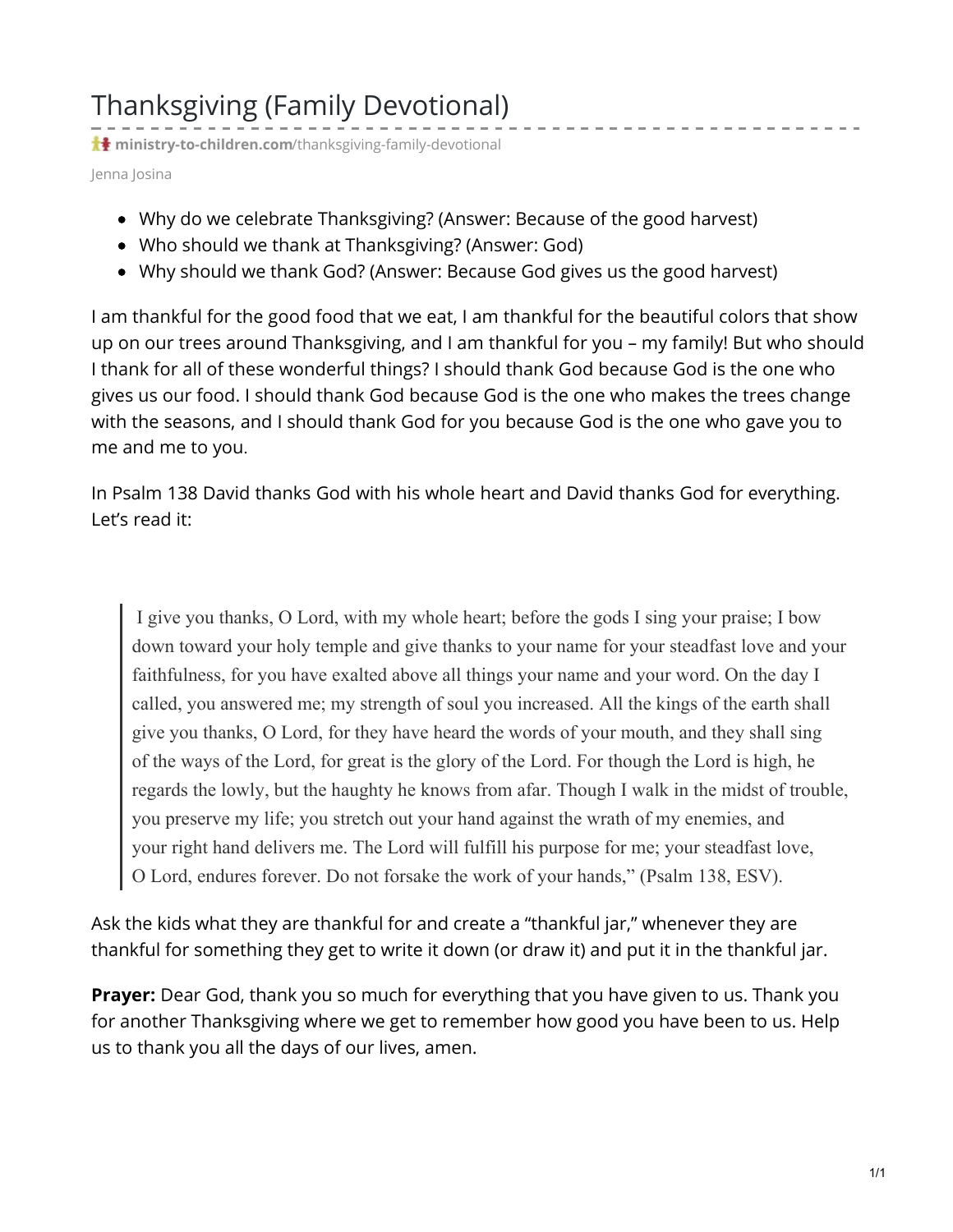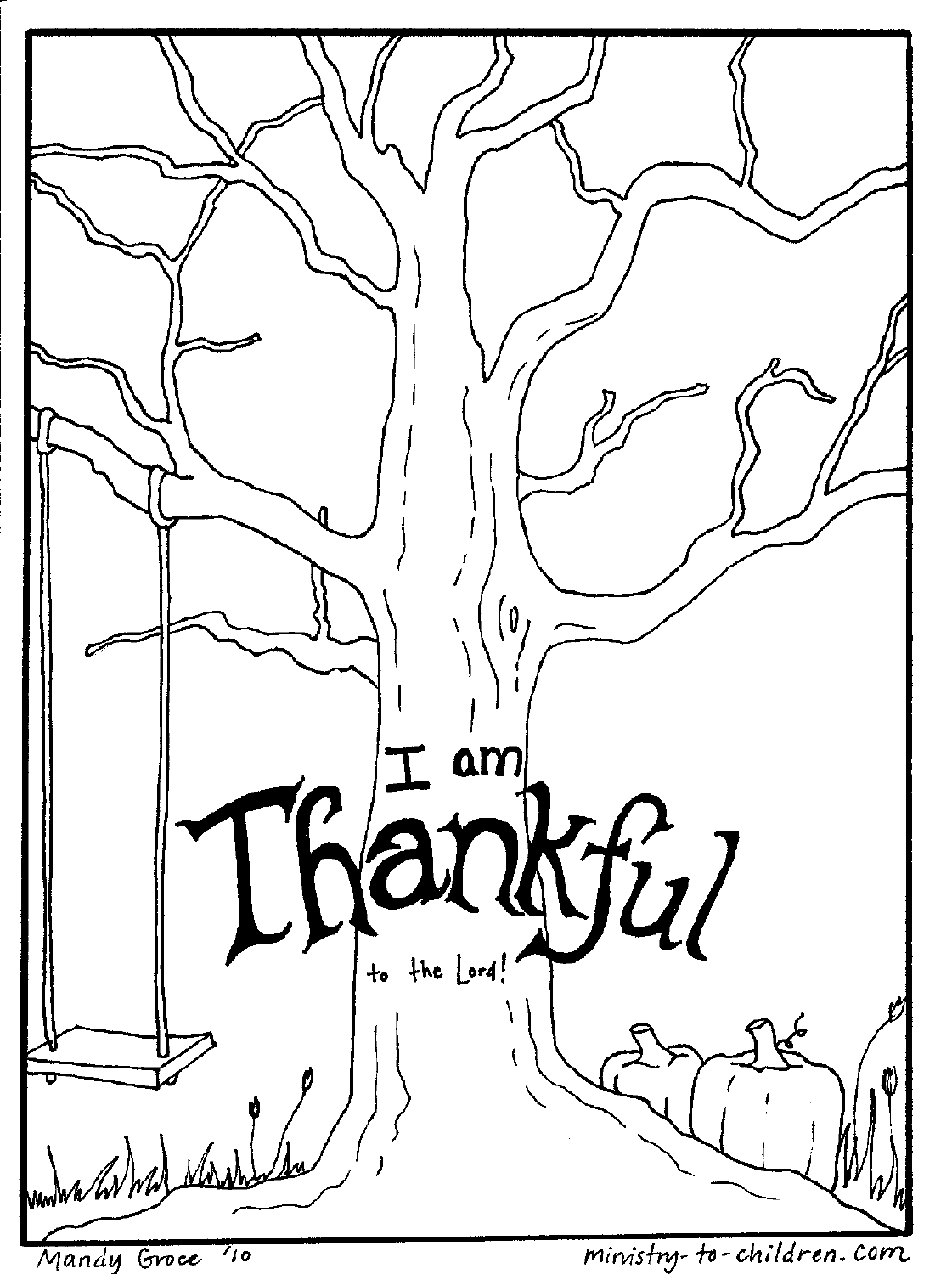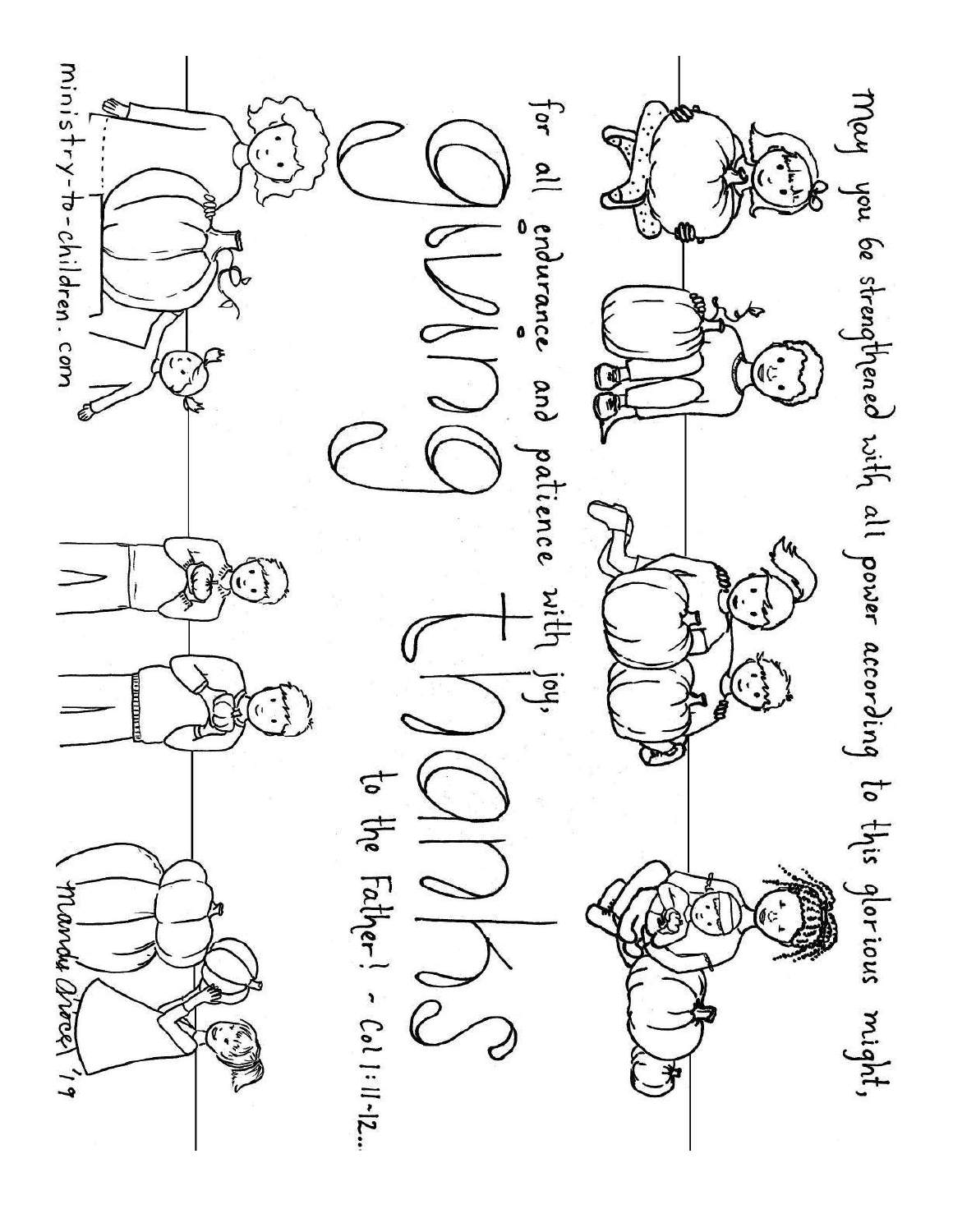

Mandy Groce '10

## Ministry-to-children.com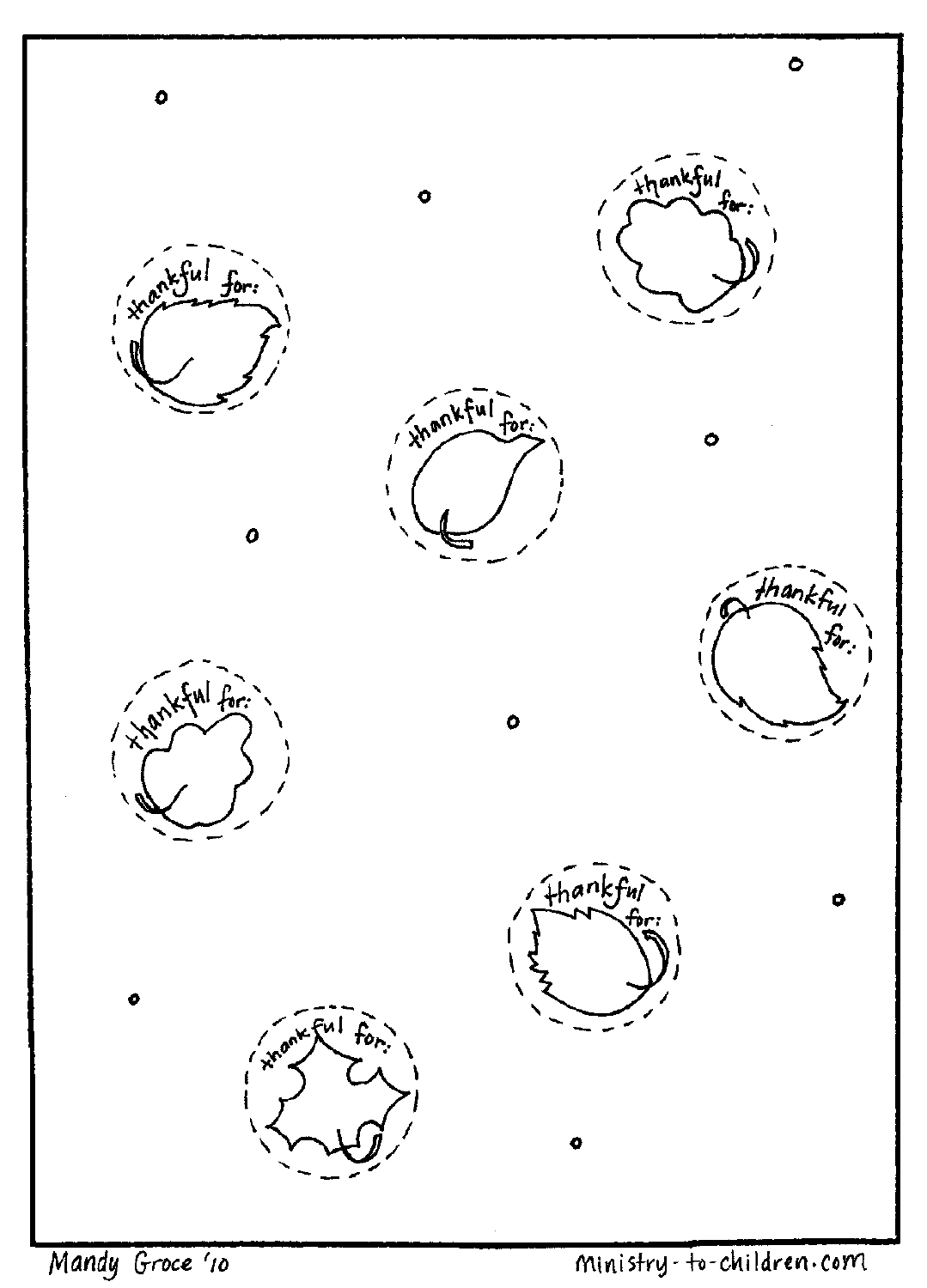Thankful Prayer

Father, Father up above Thank you, thank you for your love Thank you, for my parents and my teachers too I can see and I know these came from you Father, Father up above Thank you, thank you for your love Thank you for my meals and my warm bed too I can see and I know these came from you Father, Father up above Thank you, thank you for your love Thank you, for my friends old and new I can see and I know these came from you



Thank you Father

For your gifts to me

Amen



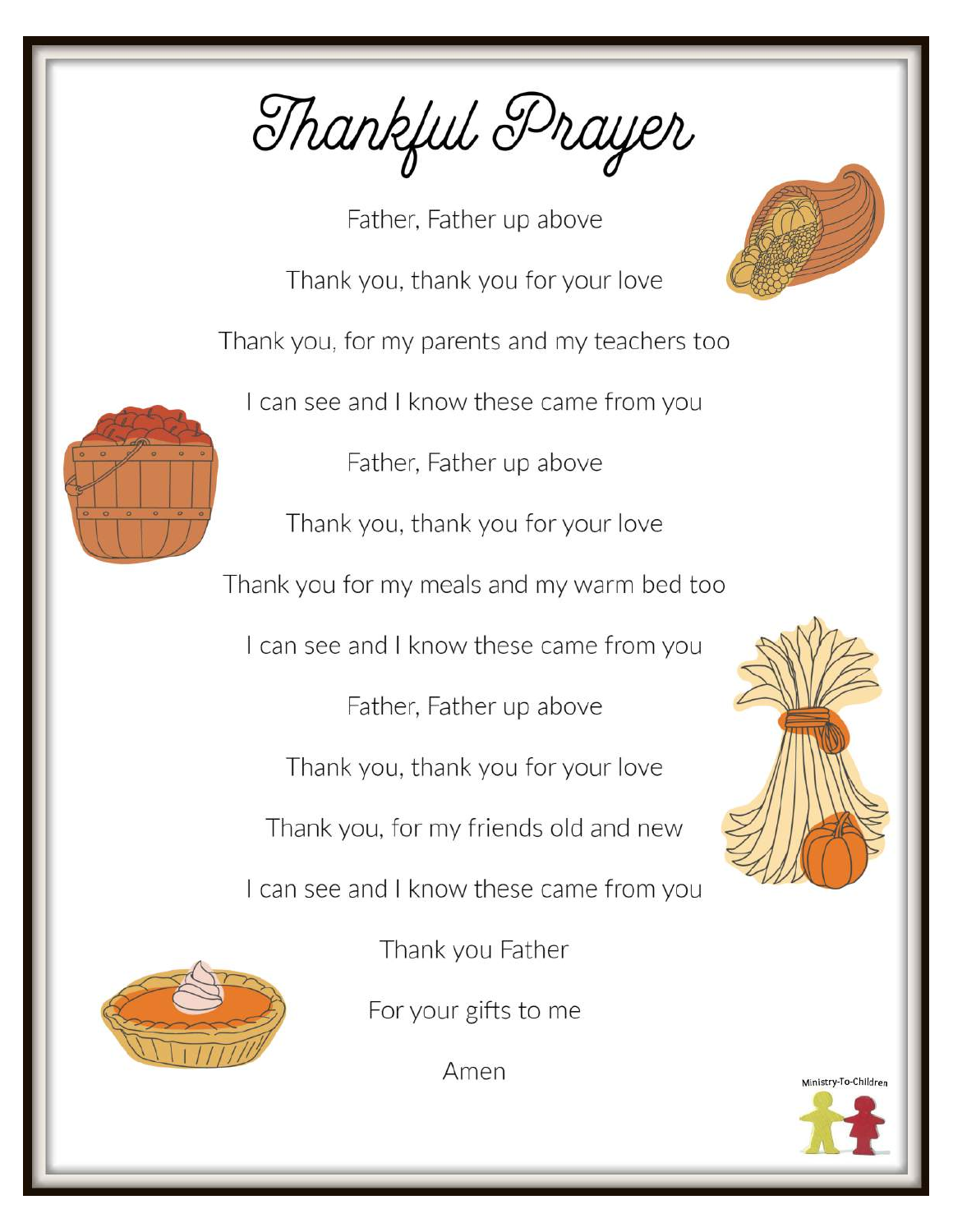## A Thankful Prayer to Teach Children

**ministry-to-children.com**[/a-thankful-prayer-to-teach-children](https://ministry-to-children.com/a-thankful-prayer-to-teach-children/)

Mimi Bullock November 26, 2014

Teaching a child to engage God in prayer should be a top priority for children's ministry leaders. This is a great time to teach about being thankful, when so many families and ministries are focusing on thankfulness. Teach children a thankful prayer, one that they can use all year long and watch their relationship with God grow. By combining simple phrases with hand and body movements kids will want to pray a thankful prayer every day.

First, here is a thankful prayer. I have kept it short so that it will be easy for children and teachers to remember.

Father, Father up above Thank you, thank you for your love Thank you, for my parents and my teachers too I can see and I know these came from yo Father, Father up above Thank you, thank you for your love Thank you for my meals and my warm bed too I can see and I know these came from you Father, Father up above Thank you, thank you for your love Thank you, for my friends old and new I can see and I know these came from you Thank you Father For your gifts to me Amen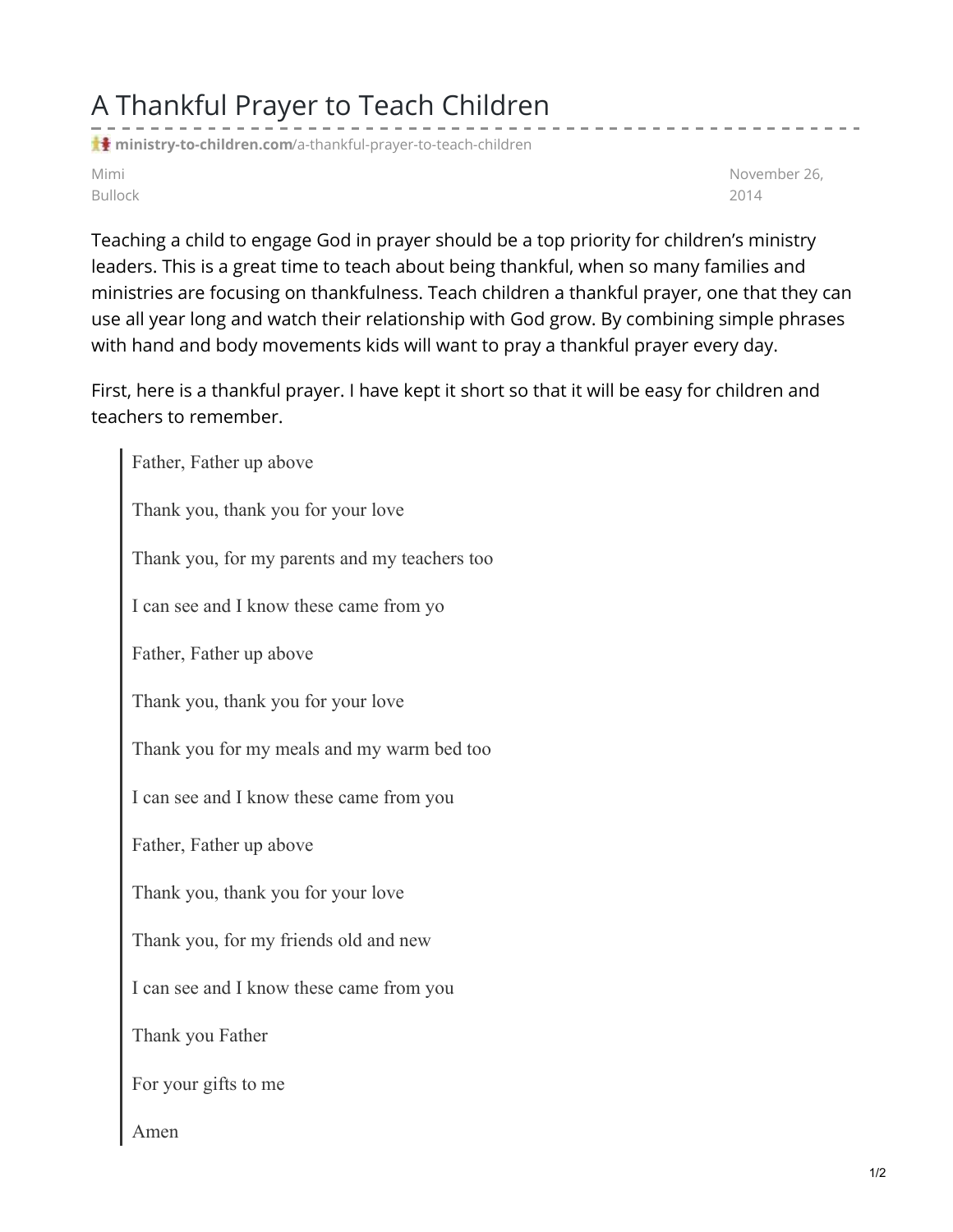Now comes the fun part! Ask children to stand and repeat the hand movements that you make. Here are my suggestions for hand and body movements but feel free to mix it up and make up some of your own.

- Father: give yourself a hug
- Up above: raise your hands above your head
- Thank you: clap your hands
- For your love: rub your heart with the palm of your right hand
- I can see: point to your eyes with your pointer fingers
- And I know: point to your head with your pointer fingers
- My meals: on rub your tummy with the palms of your hands
- My warm bed: fold your hands like you are sleeping
- My friends: point to the other children
- Old and new: close your hands into this for old and open them for new
- For your gifts: cup your palms together like you're holding a present
- To me: point to yourself with your palms
- Amen: bow your head and fold your hands

Teaching children to be thankful for what they have will help them grow into appreciative adults, aware of all of the blessings that God has given them.

Read more from Mimi by visiting her blog at Tools for Kids [Church](https://ministry-to-children.com/category/object-lessons/).

Don't miss all our ideas for [Thanksgiving](https://ministry-to-children.com/thanksgiving-lesson/) in your children's ministry. Here are some related posts: